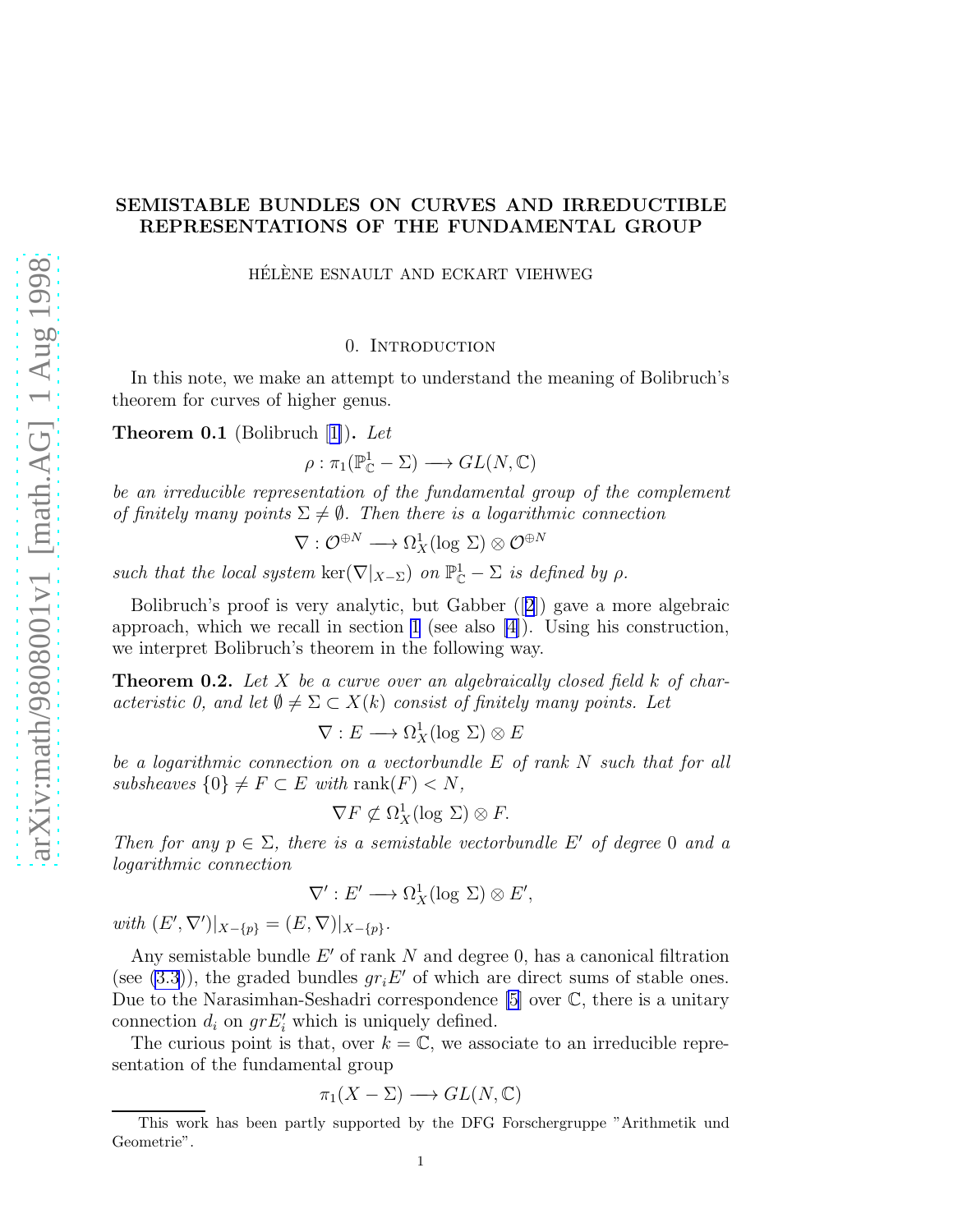<span id="page-1-0"></span>of the open curve  $X - \Sigma$ , unitary representations of the fundamental group of the compact curve

$$
\pi_1(X) \longrightarrow U(N_i, \mathbb{C}), \text{ where } \sum_i N_i = N,
$$

via theorem [0.2](#page-0-0) and the Narasimhan-Seshadri correspondence.

Conversely it is easy to associated such unitary representations of  $\pi_1(X)$  and irreducible representation  $\pi_1(X - \Sigma) \to GL(N, \mathbb{C})$ :

**Proposition 0.3.** Let X be a curve over  $\mathbb C$  let E be a semistable bundle on X of degree 0 with graded bundles  $gr_i(E)$  for the canonical filtration.

- 1) There is a connection  $\nabla : E \to \Omega^1_X \otimes E$  respecting the canonical filtration on E, such that  $gr_i(\nabla) = d_i$ .
- 2) There is a constant  $\sigma \leq 3$  depending only on E such that for any reduced divisor  $\Sigma$  with  $\deg(\Sigma) \geq \sigma$ , there is a connection

 $\nabla: E \longrightarrow \Omega^1_X(\log \Sigma) \otimes E$ 

such that for all subsheaves  $\{0\} \neq F \subset E$  with rank $(F) < N$ ,

$$
\nabla F \not\subset \Omega^1_X(\log \Sigma) \otimes F.
$$

This way of going back and forth between representations of the projective and the open curve is very lose. On both sides one has parameters. It is not clear whether one should think of this really as a correspondence. It is also not clear how to interpret this in terms of compactification of the moduli space of stable bundles of degree 0.

# 1. Gabber's construction

We explain Gabber's construction, transposing it to the algebraic context of theorem [0.2.](#page-0-0) Hence we consider a projective curve X over k, a divisor  $\Sigma > 0$ and a logarithmic connection

$$
\nabla: E \longrightarrow \Omega^1_X(\log \Sigma) \otimes E
$$

on a vectorbundle E. We fix a point  $p \in \Sigma$  and denote by

$$
\Gamma = \operatorname{res}_p(\nabla) : E \otimes k(p) \longrightarrow E \otimes k(p)
$$

the residue of  $\nabla$ .

For  $0 \neq w \in E \otimes k(p)$  define  $E'_{w}$  to be the inverse image of  $k_{w}$  under the restriction map  $E \to E \otimes k(p)$ , and  $E_w = E'_w(p)$ . Then  $E \subset E_w \subset E(p)$  and deg  $E_w = \deg(E) + 1$ .

The connection  $\nabla$  extends to  $\nabla_w$  on  $E_w$  if and only if w is an eigenvector of Γ. More precisely, let  $(w, e_2, \ldots, e_N)$  be a basis of  $E \otimes k(p)$  in which  $\Gamma = (\gamma_{ij})$  is triangular, that is  $\gamma_{ij} = 0$  i > j. Then in the basis  $(\frac{w}{t}, e_2, \dots, e_N)$  of  $E_w \otimes k(p)$ the residue  $res_p(\nabla_w) = \Gamma_w = (\gamma'_{ij})$  fulfills:

$$
\gamma'_{ij} = \gamma_{ij} \text{ for } i \ge 2, j \ge 2
$$
  
\n
$$
\gamma'_{11} = \gamma_{11} - 1
$$
  
\n
$$
\gamma'_{1i} = 0 \quad i \ge 2.
$$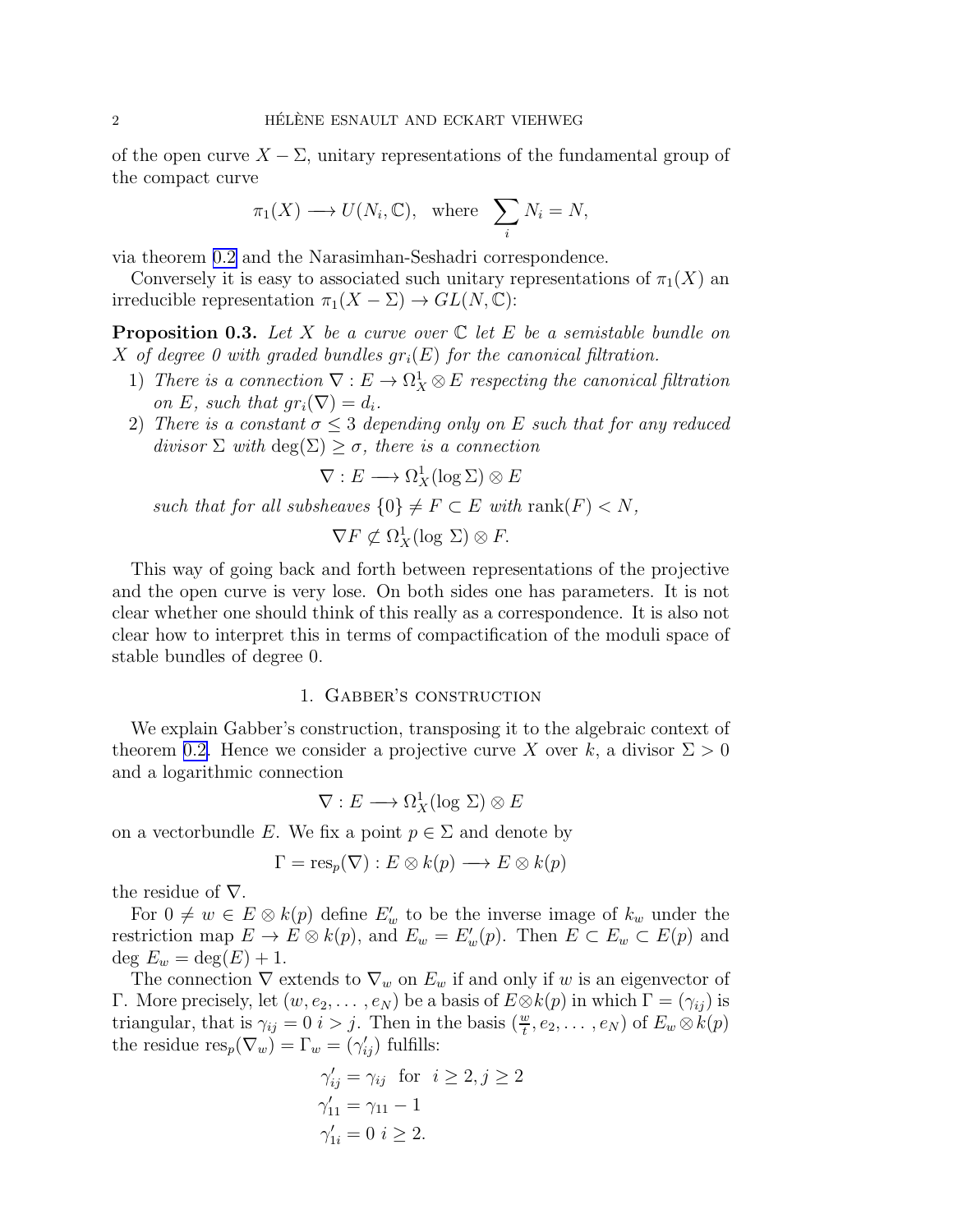Thus the roots of the characteristic polynomial of  $\Gamma_w$ , are  $\gamma_{11}-1, \gamma_{22}, \ldots, \gamma_{NN}$ .

**Definition 1.1.** We say that  $(E', \nabla')$  is obtained from  $(E, \nabla)$  by an elementary G-transformation at p if there is an eigenvector  $0 \neq w \in E \otimes k(p)$  of  $\Gamma$ such that  $(E', \nabla') = (E_w, \nabla_w).$ 

**Theorem 1.2** (Gabber). Let  $\nabla : E \to \Omega_X^1(\log \Sigma) \otimes E$  be any connection, and  $M \in \mathbb{N}$ . Then there is a connection

$$
\nabla': E' \longrightarrow \Omega^1_X(\log \Sigma) \otimes E'
$$

with  $(E', \nabla')|_{X-\{p\}} = (E, \nabla)|_{X-\{p\}}$  such that

- 1) the characteristic polynomial of  $\Gamma' = \text{res}_p(\nabla')$  has no multiple zeros,
- 2) if  $\lambda, \mu$  are 2 eigenvalues of  $\Gamma'$ , with  $\lambda \mu \in \mathbb{Z}$ , then  $|\lambda \mu| \ge M$ ,
- 3)  $(E', \nabla')$  is obtained from  $(E, \nabla)$  by at most  $\frac{N^3 M}{2}$  elementary G-transformations at p.

*Proof.* One orders the roots of the characteristic polynomial of  $\Gamma$  in subsets  $I_1, \ldots, I_\ell,$ 

$$
I_j = \{\lambda_{j,1}, \dots, \lambda_{j,mj}\}, \text{ where } \sum_{j=1}^{\ell} m_j = N
$$

such that  $0 \leq \lambda_{j,i+1} - \lambda_{j,i} \in \mathbb{N}$ , and  $\lambda_{j,s} - \lambda_{j',s'} \notin \mathbb{Z}$  for  $j' \neq j$ . By taking an eigenvector  $e_1 \in E \otimes k(p)$  for  $\lambda_{11}$  and replacing E by  $E_{e_1}$ , one transforms  $I_1$  to

$$
I_1 = \{\lambda_{1,1} - 1, \lambda_{1,2}, \ldots, \lambda_{1,m_1}\}.
$$

Repeating this  $m_1M$  times, one replaces  $I_1$  by

$$
I_1 = \{\lambda_{1,1} - m_1M, \lambda_{1,2}, \ldots, \lambda_{1,m_1}\}.
$$

Since  $\lambda_{1,1} - m_1 M \neq \lambda_{1,2}$ , there exists an eigenvector  $e_2$  with eigenvalue  $\lambda_{1,2}$ , and repeating the same transformation  $(m_1 - 1)M$  times with  $e_2$  instead of  $e_1$ one transforms  $\lambda_{1,2}$  to  $\lambda_{1,2} - (m_1 - 1)M$ , without changing the other roots of the characteristic polynomial. After  $\frac{m_1(m_1-1)}{2}M$  steps, one has

$$
I_1 = {\lambda_{1,1} - m_1 M, \lambda_{1,2} - (m_1 - 1)M, \ldots, \lambda_{1,m_1 - 1} - M, \lambda_{1,m_1}}.
$$

Repeating this for  $I_2, \ldots, I_\ell$ , one needs at most

$$
(\sum_{j=1}^{\ell} \frac{m_j(m_j - 1)}{2})M \le \frac{N^3}{2} \cdot M
$$

steps to satisfy the first and second condition in 1.2.

2. The proof of theorem [0.2](#page-0-0)

Let  $E_0 = 0 \subsetneq E_1 \subset E_2 \subset \ldots \subset E_m = E$  be the Harder-Narasimhan filtration [\[3\]](#page-9-0) of a rank N vector bundle  $E$ , uniquely determined by the two conditions:

$$
\mu_i = \mu(E_i/E_{i-1}) < \mu_{i-1}
$$

and  $E_i/E_{i-1}$  semistable, where  $\mu(F) = \deg(F)/\text{rank}(F)$  for any vector bundle.

 $\Box$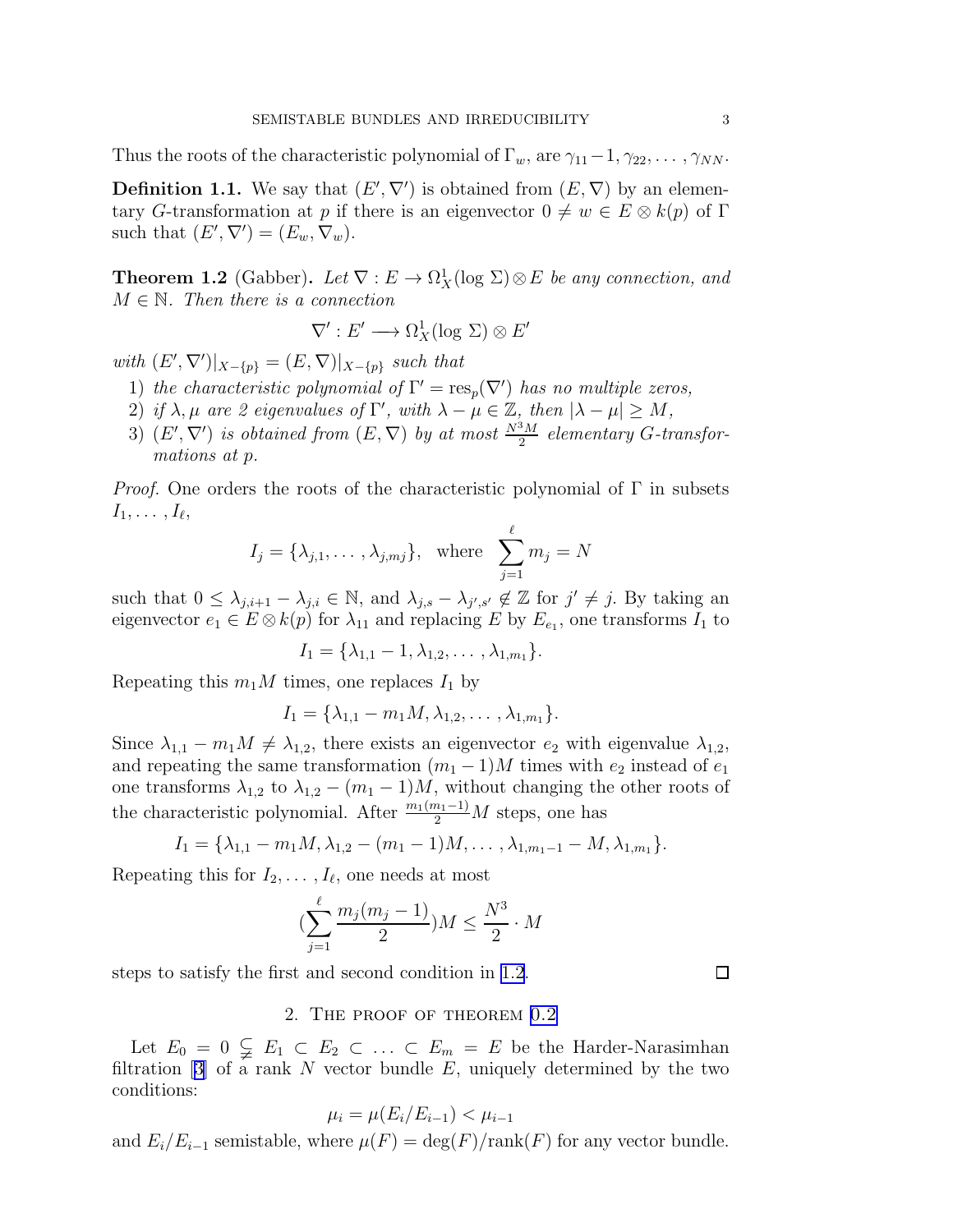In order to prove theorem [0.2](#page-0-0) we are allowed to replace E by  $E(\ell p)$  for  $\ell \in \mathbb{Z}$ . In fact,  $\nabla$  stabilizes  $E(\ell p)$  and the residue  $\Gamma$  of  $\nabla$  in p is replaced by  $\Gamma - \ell \mathrm{Id}$ . In particular this does not change the difference between two eigenvalues of Γ. Thus, replacing E by  $E(\ell p)$ , we may assume that  $-1 < \mu(E_1) \leq 0$  and consequently that  $deg(E) \leq 0$ .

**Lemma 2.1.** If  $\nabla : E \to \Omega_X^1(\log \Sigma) \otimes E$  does not stabilize any subbundle, and  $-1 < \mu(E_1) \leq 0$ , then

$$
-N - N^2(2g - 2 + \sigma) \le \deg(E) \le 0
$$

where  $q = q$ enus of X, and  $\sigma = |\Sigma|$ .

*Proof.* Let  $i_0$  to be the minimal i such that the map

$$
\eta_0: E_i \longrightarrow \Omega^1_X(\log \Sigma) \otimes E/E_{m-1}
$$

is not 0. Since  $\nabla$  does not stabilize any subbundle,  $i_0 \leq m-1$ , thus  $\eta_0$  is linear and factors through  $E_{i_0}/E_{i_0-1}$ . This shows that  $\mu_{i_0} \leq \mu_m + (2g - 2 + \sigma)$ . By assumption  $\nabla$  does not stabilize  $E_{i_0-1}$ . Hence there exists some minimal number  $i_1 \leq i_0 - 1$  such that

$$
\eta_1: E_i \longrightarrow \Omega^1_X(\log \Sigma) \otimes E/E_{i_0-1}
$$

is not trivial. Then  $\eta_1$  factors through a linear map

$$
E_{i_1}/E_{i_1-1} \longrightarrow \Omega^1_X(\log \Sigma) \otimes E_{j_1}/E_{j_1-1}
$$

for some  $j_1$  with  $i_0 \leq j_1 \leq m$ . Consequently

$$
\mu_{i_1} \le \mu_{j_1} + (2g - 2 + \sigma) \le \mu_{i_0} + (2g - 2 + \sigma) \le \mu_m + 2(2g - 2 + \sigma).
$$

One obtains inductively

$$
-1 \le \mu_1 \le \mu_m + m(2g - 2 + \sigma),
$$

and, since  $\mu(E) \geq \mu_m$  and  $N \geq m$ , the inequality of lemma 2.1.

 $\Box$ 

Finally, one proves theorem [0.2](#page-0-0) in the following more precise form:

**Theorem 2.2.** Let  $(X, E, \nabla, \Sigma)$  be as in theorem [0.2](#page-0-0). Assume that

$$
-1 < \mu(E_1) \leq 0,
$$

that the characteristic polynomial of  $\Gamma = \text{res}_p(\nabla)$  has no multiple zeros, and that

$$
|\lambda - \mu| \ge M = N + N^2(2g - 2 + \sigma)
$$

for different eigenvalues  $\lambda$  and  $\mu$  of  $\Gamma$  with  $\lambda - \mu \in \mathbb{Z}$ .

Then there is a semistable vector bundle E' of degree 0, and an extension  $\nabla'$ of  $\nabla$  to E', such that  $(E', \nabla')$  is obtained from  $(E, \nabla)$  by at most M elementary G-transformations at p.

*Proof.* We argue by induction on  $-\deg(E)$  which is smaller than or equal to M by lemma 2.1.

If  $deg(E) = 0$ ,  $\mu(E_1) = \mu(E) = 0$  as  $\mu(E_1) \ge \mu(E)$ . Thus  $E_1 = E$  and E is semistable of degree 0.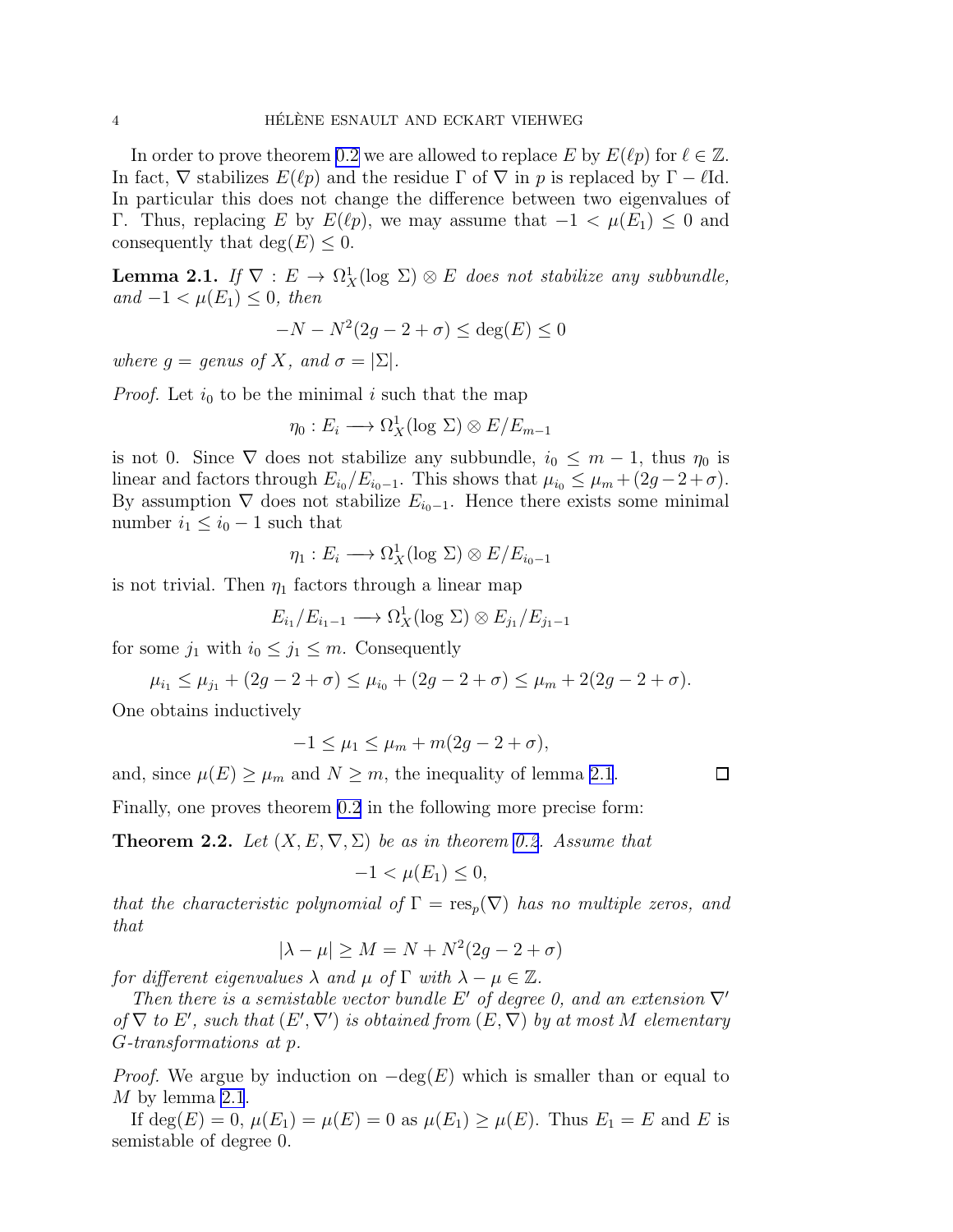<span id="page-4-0"></span>Assume now that  $deg(E) < 0$ . If  $\mu(E_1) < 0$  as well, then for any elementary G transformation at p, and any subsheaf  $M \subset E_w$ , one has

$$
\deg(M) \le \deg(M \cap E) + 1 \le 0,
$$

thus

$$
deg(E_w) = deg(E) + 1
$$
 and  $-1 \le \mu((E_w)_1) \le 0$ .

Otherwise,  $\mu(E_1) = \deg(E_1) = 0$ . We set  $F = E_1$  for notational simplicity and denote by Q the quotient  $Q = E/F$ . We consider an elementary G transformation at p such that the eigenvector  $w \in E \otimes k(p)$  maps non-trivially to  $Q \otimes k(p)$ . One obtains an exact sequence

$$
0 \longrightarrow F \longrightarrow E_w \longrightarrow Q_w \longrightarrow 0.
$$

Let  $(E_w)_1$  be the first bundle in the Harder-Narasimhan filtration of  $E_w$ . One certainly has

$$
-1 \leq \mu(E_1) \leq \mu((E_w)_1).
$$

The inequality  $\mu((E_w)_1) \leq 0$  is equivalent to the property that  $\deg(M) \leq 0$ for all subsheaves  $M \subset E_w$ . Consider  $M \subset E_w$  and  $M \subset M' \subset E_w$ , where M' is the inverse image of  $M/F \cap M$  under the projection  $E_w \to E_w/F \cap M$ . As  $F \cap M \subset F$ , one has  $\deg(F \cap M) \leq 0$ . Thus

$$
\deg(M) \le \deg(M/F \cap M) = \deg(M') + \deg(F) = \deg(M').
$$

By definition of  $E_1 = F$ , one has  $\mu((E/F)_1) < 0$  and

$$
\deg((M/F \cap M) \cap Q) \le -1.
$$

This shows that

$$
\deg(M) \le \deg(M/F \cap M) \le \deg((M/F \cap M) \cap Q) + 1 \le -1 + 1 \le 0.
$$

Thus again

$$
deg(E_w) = deg(E) + 1
$$
 and  $-1 < \mu((E_w)_1) \leq 0$ .

By induction we obtain the theorem.

## 3. Existence of connections

In this section we lift the unitary connections of the graded pieces of the canonical filtration.

**Lemma3.1** (Compare with  $[6]$  $[6]$ , lemma 3.5). Let X be an algebraic variety over a field k,

$$
0 \longrightarrow S \xrightarrow{\iota} E \xrightarrow{p} Q \longrightarrow 0
$$

be an extension of vector bundles given by  $u \in H^1(X, \mathcal{H}om(Q, S))$ . Let  $d_S$  and  $d_Q$  be connections on S and Q, respectively.

Then there exists a connection  $\nabla$  on E lifting  $d_S$  and  $d_Q$  if and only if  $0 = du \in H^1(X, \Omega_X^1 \otimes \mathcal{H}om(Q, S)),$  where  $d = \mathcal{H}om(d_Q, d_S)$ . Two such connections differ by an element in  $H^0(X, \Omega_X^1 \otimes \mathcal{H}om(Q, S)).$ 

In particular, if X is projective smooth,  $k = \mathbb{C}$ , and if d is unitary, then  $\nabla$ exists.

$$
\Box
$$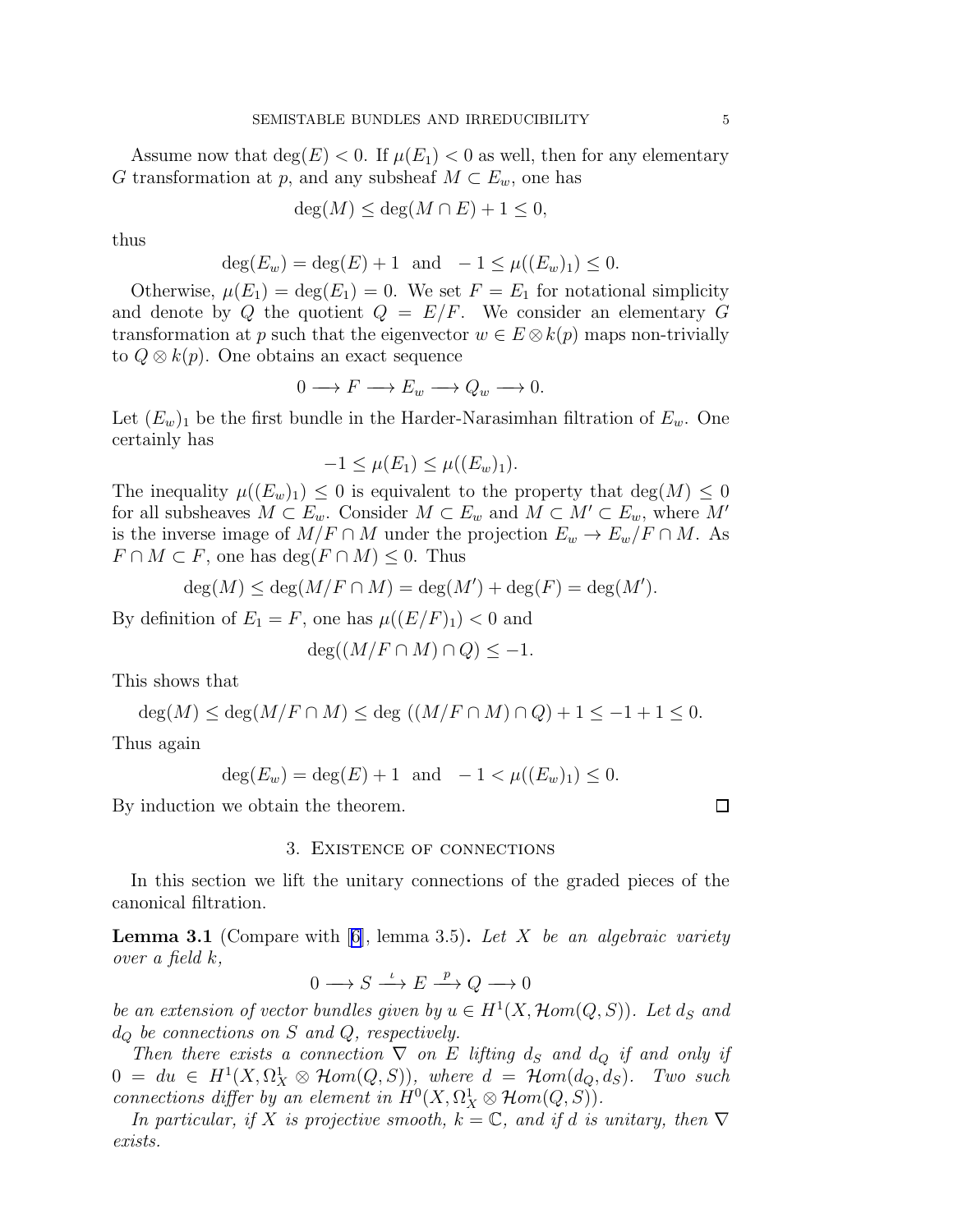<span id="page-5-0"></span>*Proof.* Let  $X = \bigcup U_i$  be an affine covering of X,

$$
\sigma_i: Q|_{U_i} \longrightarrow E|_{U_i}, \tau_i = \mathrm{Id} - \sigma_i: E|_{U_i} \longrightarrow S|_{U_i}
$$

be some splitting of  $u$  on  $U_i$ . Then

(3.1) 
$$
\tau_j = \tau_i + u_{ij} \circ \pi
$$

$$
\sigma_j = \sigma_i - \iota \circ u_{ij}
$$

on  $U_{ij}$ . Define  $\nabla_i = d_S \circ \tau_i + \sigma_i \circ d_O$ . Then

$$
\nabla_j - \nabla_i \in H^0(U_{ij}, \Omega^1_X \otimes \mathcal{H}om(Q, S))
$$

is a cocycle. Another choice of  $\sigma_i$  verifies

$$
\sigma'_i = \sigma_i - \iota \circ u_i
$$
  

$$
\tau'_i = \tau_i + u_i \circ \pi
$$

for some  $u_i \in H^0(U_i, \mathcal{H}om(Q, S))$ . Thus

(3.2) 
$$
\nabla'_{i} - \nabla_{i} - d_{S}(u_{i} \circ \pi) - \iota \circ u_{i} \circ d_{Q}
$$

$$
= d(u_{i}) \in H^{0}(U_{i}, \Omega_{X}^{1} \otimes \mathcal{H}om(Q, S)),
$$

and therefore the class  $\alpha_{ij}$  of

$$
\nabla_j - \nabla_i \in H^1(X, \Omega^1_X \otimes \mathcal{H}om(Q, S))
$$

is well defined. If this class vanishes, then in a refinement of  $(U_i)$  there are forms  $A_i \in H^0(U_i, \Omega^1_X \otimes \mathcal{H}om(Q, S))$  such that  $\nabla_j - \nabla_i = A_i - A_j$ , thus  $\nabla = \nabla_i + A_i$ is globally defined and  $\alpha_{ij}$  is the exact obstruction to the existence of  $\nabla$ .

On the other hand, the computation in 3.2, with  $u_i$  replaced by  $u_{ij}$ , shows at the same time that  $\alpha_{ij} = du_{ij}$ .  $\Box$ 

Let X be a projective curve over  $\mathbb C$  and  $E$  be a semistable bundle of degree 0 on X. Then there is a unique filtration, which we call the canonical filtration of  $E$ , verifying

(3.3) 
$$
0 = E_0 \subset E_1 \subset \ldots \subset E_m = E
$$

$$
gr_i E = E_i / E_{i-1} = \text{sole of } E / E_{i-2}.
$$

Recall that the *socle* of  $E$  is the maximal semistable subbundle of  $E$  which splits as a sum  $\bigoplus_{\nu} V_{\nu}$  of stable ones.

(3.4) 
$$
\text{Hom}(gr_iE, E/E_i) = \text{Hom}(gr_iE, gr_{i+1}E)
$$

$$
= \bigoplus \delta_{\nu\mu} \text{Id}_{V_{\nu}}
$$

with  $gr_i E = \bigoplus_{\nu} V_{\nu}$ ,  $gr_{i+1} E = \bigoplus_{\mu} V_{\mu}$  for stable bundles  $V_{\nu}$  and  $V_{\mu}$ .

On the other hand, over  $\mathbb C$ , there is a unique unitary connection  $d_i$  on  $gr_iE$ by the Narasimhan-Seshadri correspondence[[5\]](#page-9-0).

**Proposition 3.2.** Let E be a semistable bundle of degree 0 on a complex projective curve, and  $E_i$  be its canonical filtration. Then there is a connection  $\nabla$ on E respecting the canonical filtration and lifting the unitary connections  $d_i$ on  $E_i/E_{i-1}$ .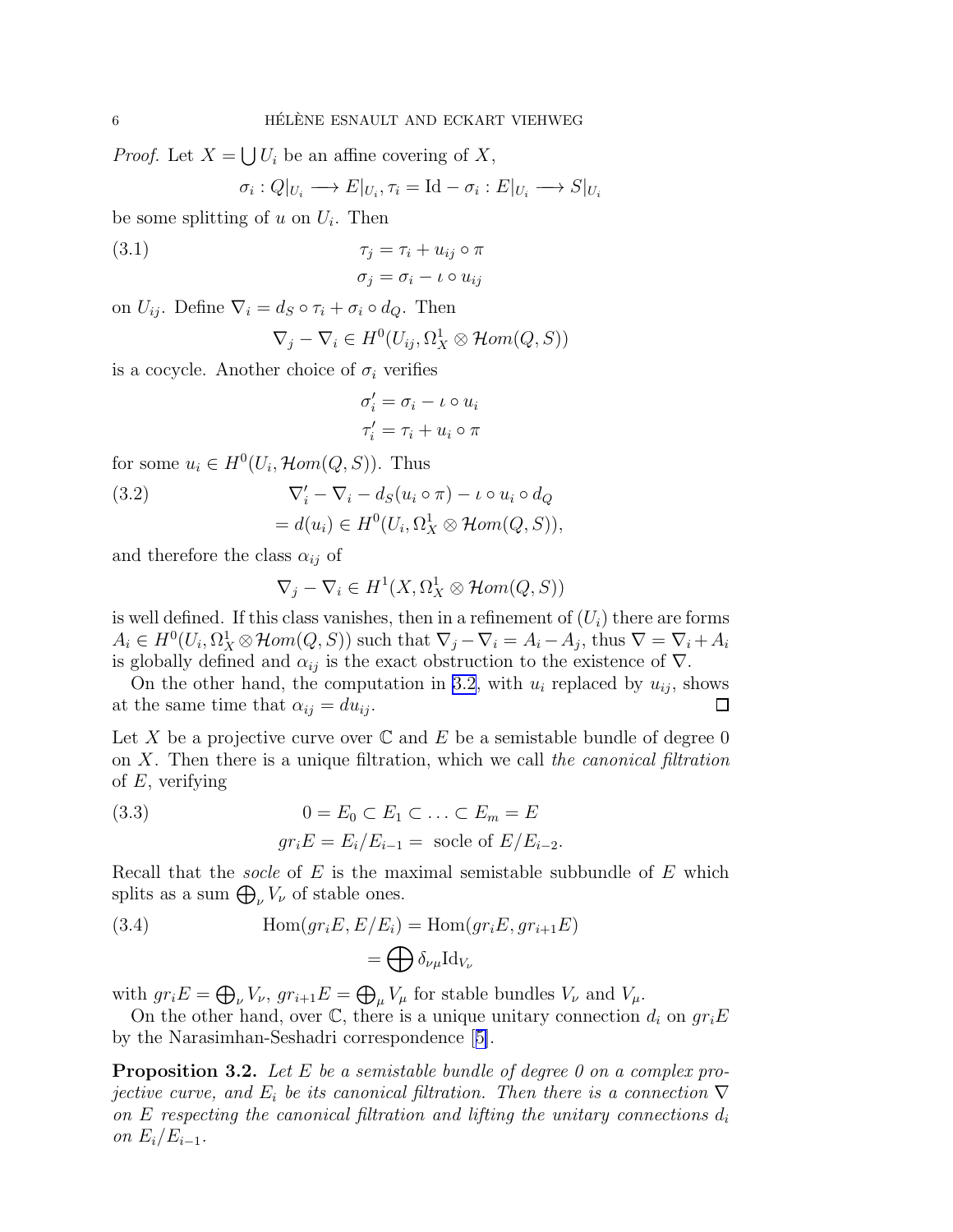<span id="page-6-0"></span>*Proof.* Since  $\mathcal{H}om(d_m, d_{m-1})$  is unitary, there is a connection  $d_{E/E_{m-1}}$  lifting  $d_m$  and  $d_{m-1}$  by lemma [3.1](#page-4-0). Assume inductively that  $d_{E/E_\ell}$  exists. We want to see that

$$
d: H^1(X, \mathcal{H}om(E/E_{\ell}, gr_{\ell}E)) \longrightarrow H^1(X, \Omega_X^1 \otimes \mathcal{H}om(E/E_{\ell}, gr_{\ell}E))
$$

kills the extension of  $E/E_\ell$  by  $qr_\ell E$  given by the canonical filtration, where  $d = \mathcal{H}om(d_{E/E_{\ell}}, d_{\ell}).$  We show directly that d itself vanishes. Its dual is the differential

$$
d^*: H^0(X, \mathcal{H}om(gr_{\ell}E, E/E_{\ell})) \longrightarrow H^0(X, \Omega_X^1 \otimes \mathcal{H}om(gr_{\ell}, E/E_{\ell})).
$$

By the equation [3.4](#page-5-0), and the fact that  $d^*$  lifts  $\mathcal{H}om(d_{\ell}, d_{\ell+1})$ , one has  $d^* =$  $Hom(d_{\ell}, d_{\ell+1}) = 0.$  $\Box$ 

**Lemma 3.3.** Let X be a smooth projective variety defined over a field  $k$  of characteristic zero, D be a smooth irreducible divisor, L be an invertible sheaf L, and let  $\nabla: L \to \Omega^1_X(\log D) \otimes L$  be a connection. Then the residue  $\text{res}_D(\nabla)$ is  $m \cdot$  id for a rational number m. Moreover, if X is a curve, m is an integer.

*Proof.* Since X is projective, we may write  $L = \mathcal{O}(A_1 - A_2)$  where  $A_i$  are smooth divisors meeting transversally. Thus  $L$  carries the trivial connection  $d_A$  with  $res_{A_i}(d_A) = (-1)^i \cdot Id_{L|_{A_I}}$ . Hence  $\omega := \nabla - d_A \in H^0(X, \Omega^1_X(\log |A_1 + \Omega^2_X))$  $(A_2 + D)$ ) with

$$
m := \operatorname{res}_D(\omega) = \operatorname{res}_D \nabla, \quad \operatorname{res}_{A_i}(\omega) = -\operatorname{res}_{A_i}(d_A).
$$

Let C be an ample smooth curve, meeting  $D$ ,  $A_1$  and  $A_2$  transversally. Then

$$
-(C.A_1) + (C.A_2) + m \cdot (C.D) = \sum_{q \in C \cap (A_1 \cup A_2 \cup D)} res_q(\omega) = 0
$$

and consequently  $m \in \mathbb{Q}$  (or  $m \in \mathbb{Z}$ , if  $\dim(X) = 1$ ).

**Lemma 3.4.** Let X be a smooth projective variety over a field  $k$  of characteristic zero, let  $D = \sum_{i=1}^{p} D_i$  be a normal crossing divisor and

$$
\nabla: V \to \Omega_X^1 \text{log } D) \otimes V
$$

a connection on a locally free sheaf V. Assume that the eigenvalues of  $\text{res}_{D_i}(\nabla)$ are zero for  $i = 2, ..., \rho$  and that the sum of the eigenvalues of  $\text{res}_{D_1}(\nabla)$  does not lie in  $\mathbb{Q} - \{0\}$  (or not in  $\mathbb{Z} - \{0\}$ , if X is a curve). Then  $\bigwedge^{\text{max}} V$  is numerically trivial.

*Proof.*  $\nabla$  induces a connection

$$
\nabla':\bigwedge^{\max}V\longrightarrow \Omega^1_X(\log \, D)\otimes \bigwedge^{\max}V.
$$

 $res_{D_i}(\nabla') = 0$  for  $i = 2, ..., \rho$ , and the image of  $\nabla'$  lies in  $\Omega^1_X(D_1) \otimes \bigwedge^{\max} V$ . By 3.3  $res_{D_1}(\nabla')$  must be a rational number (or an integer), hence 0, and  $\nabla'$ induces a connection with values in  $\Omega^1_X \otimes \bigwedge^{\text{max}} V$ . □

 $\Box$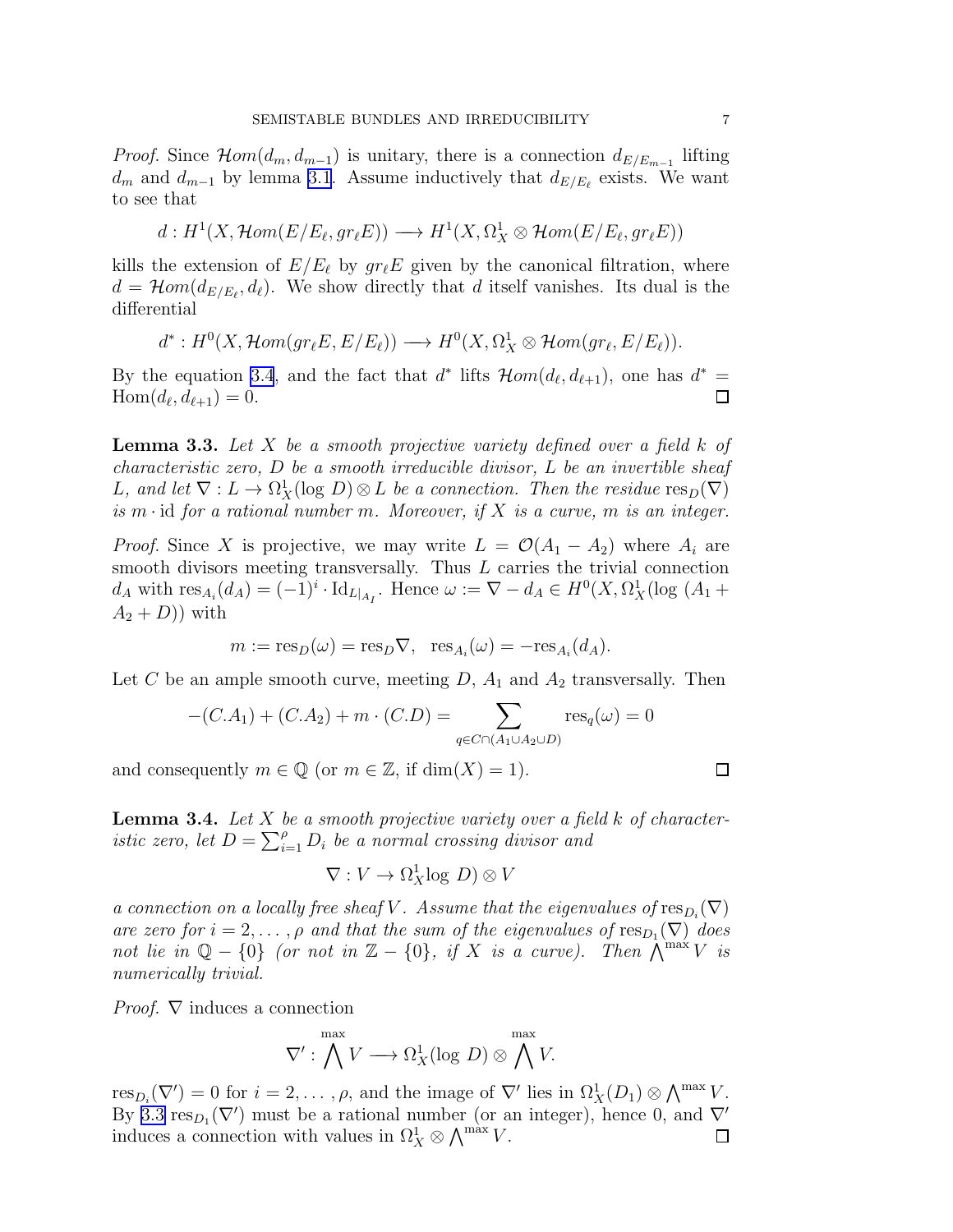#### 4. Existence of irreducible connections

<span id="page-7-0"></span>Let  $E$  be a semistable bundle of rank  $N$  on the curve  $X$  and let

$$
\nabla: E \to \Omega^1_X \otimes E
$$

be a connection. In this section we want to construct a different connection  $\nabla' : E \to \Omega^1_X(\log \Sigma) \otimes E$ , where  $\Sigma = \sum_{i=1}^{\mu} p_i$  is a reduced divisor in X, such that  $\text{Ker}(\nabla'|_{X-\Sigma})$  is an irreducible local system. If X is defined over  $\mathbb C$  this construction and [3.2](#page-5-0) imply proposition [0.3](#page-1-0).

**Proposition 4.1.** Assume that E is not isomorphic to the direct sum  $L^{\oplus N}$ for some  $L \in Pic^0(X)$  and let  $p, q \in X$  be two different points. Then there exists  $\varphi \in \text{Hom}(E, \Omega^1_X(\log(p+q)) \otimes E)$  such that  $\text{Ker}(\nabla'|_{X-p-q})$  is irreducible for  $\nabla' = \nabla + \varphi$ .

*Proof.* By assumption there exists a surjection  $\tau : E \to S$  for some bundle S on X of rank  $s \geq 2$  such that one of the following properties holds true:

- i)  $S$  is stable
- ii)  $S = L_1 \oplus L_2$  for  $L_1 \not\cong L_2$  and  $L_i \in Pic^0(X)$
- iii)  $0 \to T \to S \to L^{\oplus \ell} \to 0$  is an extension of  $L^{\oplus \ell}$ , for  $L \in Pic^0(X)$  with a stable bundle  $T$ , such that the induced map

$$
H^0(X, \mathcal{O}_X^{\oplus \ell}) \longrightarrow H^1(X, T \otimes L^{-1})
$$

is injective.

In fact, let  $F_0^* = \{0\} \subset F_1^* \subset \ldots \subset F_m^* = E^*$  be the canonical filtration of the dual bundle and

$$
F_0 = \{0\} \subset F_1 = (E^* / F_{m-1}^*)^* \subset \ldots \subset F_{m-1} \subset (E^* / F_1^*)^* \subset F_m = E
$$

the dual filtration. If  $F_m/F_{m-1}$  contains no semistable bundle S as in i) or ii) it is a direct sum  $L^{\oplus \ell'}$ , for some  $\ell' \geq 1$ . In this case,

′

$$
F_{m-1}/F_{m-2} \longrightarrow E/F_{m-2} \longrightarrow L^{\oplus \ell}
$$

is a non-trivial extension and for each direct factor T of  $F_{m-1}/F_{m-2}$  one obtains a surjection from  $E$  to a non-trivial extension

 $0 \longrightarrow T \longrightarrow S' \longrightarrow L^{\oplus \ell'} \longrightarrow 0.$ 

Leaving out direct factors of  $S'$ , which are isomorphic to  $L$ , one obtains  $S$  as in iii).

For any bundle F on X write  $F_q = F \otimes k(q)$ . In order to construct a basis of  $E_q$  we fix a basis of  $S_q$ , case by case:

- i)  $\bar{v}_1, \ldots, \bar{v}_{m-1}, \bar{v}_N$  is any basis of  $S_q$ .
- ii)  $\bar{v}_1, \bar{v}_N$  is a basis of  $S_q$  with  $\bar{v}_1 \notin (L_i)_q$ , for  $i = 1, 2$ .
- iii)  $\bar{v}_1, \ldots, \bar{v}_{m-1}, \bar{v}_N$  is a basis of  $S_q$ , such that  $T_q \not\subset \overline{v}_1, \ldots, \bar{v}_{m-1}$ .

Let  $K = \text{Ker}(\tau : E \to S)$  and

$$
0 \longrightarrow K_q \longrightarrow E_q \stackrel{\tau_q}{\longrightarrow} S_q \longrightarrow 0
$$

the induced sequence of vector spaces.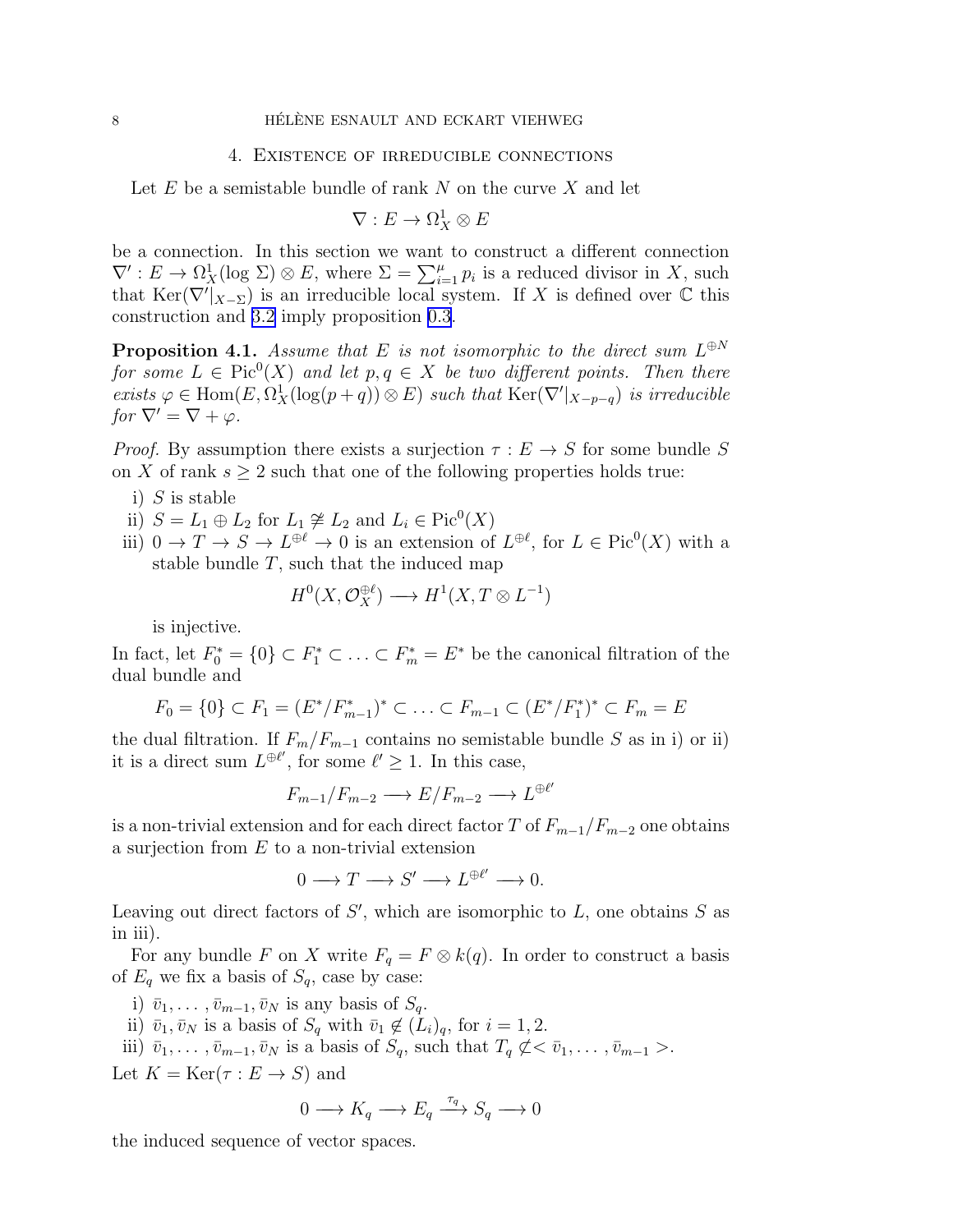Let  $v_m, \ldots, v_{N-1}$  be a basis of  $K_q$ , and  $v_j \in \tau_q^{-1}(\bar{v}_j)$ , for  $j = 1, \ldots, m-1, N$ . Then  $v_1, \ldots, v_N$  is a basis of  $E_q$ . By Serre duality

$$
h^{1}(X, \mathcal{E}nd(E) \otimes \Omega^{1}_{X}(\log p)) = h^{0}(X, \mathcal{H}om(E, E(-p)) = 0,
$$

hence the residue map

$$
H^{0}(X, \mathcal{E}nd(E) \otimes \Omega^{1}_{X}(\log(p+q))) \xrightarrow{\text{res}_{q}} \text{End}(E_{q})
$$

is surjective. Choose  $\varphi \in \text{End}(E, \Omega_X^1(\log(p+q)) \otimes E)$  such that  $\text{res}_q(\varphi)$  is one Jordan block for the eigenvalue 0, with respect to  $v_1, \ldots, v_N$ . In particular, the only  $res_q(\varphi)$  invariant subspaces of  $E_q$  are of the form  $\text{Ker}(\text{res}_q(\varphi)^{\iota})$ .

Let  $\lambda_1, \ldots, \lambda_\nu$  be the eigenvalues of res<sub>p</sub>( $\varphi$ ). Replacing  $\varphi$  by  $\pi \cdot \varphi$  for some  $\pi \notin \mathbb{Q}(\lambda_1, \ldots, \lambda_\nu)$  we may assume that no linear combination  $\Sigma \rho_i \lambda_i \in \mathbb{Q} - \{0\}$ for  $\rho_i \in \mathbb{Q}$ .

Let  $V \subset E$  be a subbundle such that  $\nabla'(V) \subset \Omega^1_X(\log(p+q)) \otimes V$ , for  $\nabla' = \nabla + \varphi$ . By [3.4](#page-6-0) deg(V) = 0, hence V is a semistable subbundle of E, and the image  $B$  of  $V$  in  $S$  is zero or a semistable subbundle of  $S$ .

Since  $res_q(\nabla') = res_q(\varphi)$ , for some  $\iota \geq 1$ 

$$
V_q = \text{Ker}(\text{res}_q(\varphi)^t) = \langle v_1, \dots, v_t \rangle \subset E_q.
$$

In particular  $B \neq 0$ . Obviously  $B = S$  in case i). In case ii) we remark that  $v_1 \in B_q$  and obtain  $B = S$ , as well.

If in case iii)  $B \neq S$ , then  $B_q = \langle v_1, \ldots, v_k \rangle$  for  $\iota \leq m-1$  and  $B \cap T \neq T$ . Since the degree of B is zero, and since  $B/(B \cap T) \subset L^{\oplus \ell}$ ,  $B \cap T = 0$ . Then  $B \simeq L^{\oplus \iota}$  and the composite

$$
H^0(X, B \otimes L^{-1}) \hookrightarrow H^0(X, \mathcal{O}_X^{\oplus \ell}) \longrightarrow H^1(X, T \otimes L^{-1})
$$

zero, contradicting the assumptions made.

Hence  $B = S$  in all cases, and  $v_n \in V_q$ . Therefore  $V_q = E_q$  and  $V = E$ .  $\Box$ 

If  $E = L^{\oplus N}$ , then in order to find some  $\varphi$ , with  $\text{Ker}(\nabla + \varphi|_{X-\Sigma})$  irreducible, one needs three points  $p, q_1, q_2$ . In fact, choosing the "canonical" basis  $v_1^{(i)}$  $v_1^{(i)}, \ldots v_N^{(i)}$  in  $E_{q_i}$ , induced by the direct sum decomposition, one has again a surjection

$$
End(E, \Omega_X^1(\log(p+q_1+q_2))) \longrightarrow M(N \times N, \mathbb{C}) \oplus M(N \times N, \mathbb{C}).
$$

Let us choose two nilpotent matrices  $M_1$  and  $M_2$  with  $M_i^{N-1} \neq 0$  in such a way, that the (unique) eigenvector of  $M_1$  does not lie in  $\text{Ker}(M_2^{N-1})$ . Repeating the argument used in the proof of [4.1](#page-7-0) one obtains:

**Proposition 4.2.** Let  $\Sigma = q_1 + q_2 + p$  be a reduced divisor and E be a semistable bundle with connection  $\nabla$ . Then for some  $\varphi \in \text{Hom}(E, \Omega_X^1(\log \Sigma) \otimes E)$  the local system Ker $((\nabla + \varphi)|_{X-\Sigma})$  is irreducible.

Under stronger condition on the structure of  $E$ , it is possible to choose  $\Sigma = p$ , as we illustrate in two examples on an elliptic curve X.

**Example 4.3.** Let  $L \in Pic^0(X)$ ,  $L \neq \mathcal{O}$ ,  $E = L \oplus \mathcal{O}$ . Take  $\Sigma = \{p\}$  a point. Then choose

$$
\nabla = d + \left(\begin{array}{cc} \alpha & \beta \\ \gamma & \delta \end{array}\right)
$$